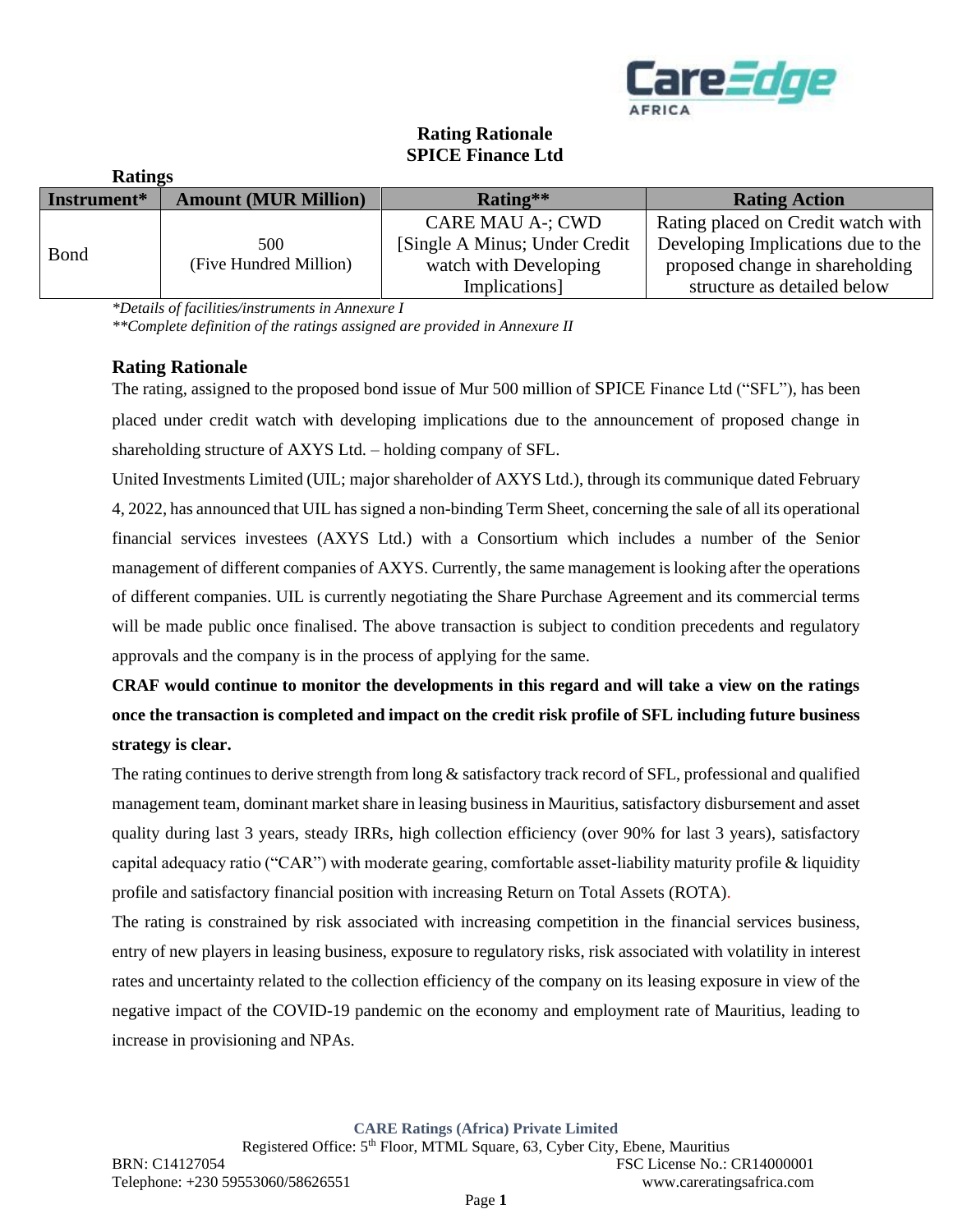

### Rating Sensitivities:

*Positive factors* - Factors that could, individually or collectively, lead to positive rating action/upgrade:

- Completion of proposed stake sale pursuant to the announcement made
- Ability to improve asset quality and profitability with growth in Asset under management (AUM).
- Improvement in asset liability maturity profile.
- Decline in gearing ratio

*Negative Factors -* Factors that could, individually or collectively, lead to negative rating action/downgrade:

- Decline in CAR below 12% (Regulatory norm of 10%).
- Deterioration in liquidity profile
- Dip in Asset quality, profitability, and sharp increase in NPA levels.

### **BACKGROUND**

SPICE Finance Ltd ("SFL"), incorporated in 1997, is a wholly owned subsidiary of AXYS Group Ltd ("AXYS"). AXYS group is owned by AXYS Limited (holds 80% stake in AXYS Group) and United Docks Ltd (holds 20% stake in AXYS Group). AXYS Limited is a wholly owned subsidiary of United Investments Ltd. (UIL). In August 2017, AXYS Leasing was rebranded as SPICE Finance Ltd.

SFL started its leasing operation in 2004, as a Non-Banking Deposit Taking Institution (NBDIT) with the main objective to provide leasing facilities (both operating and finance lease) to individuals and corporates by raising deposits from public (individuals and corporates). SFL is licensed by the Financial Services Commission for its leasing business and regulated by the Bank of Mauritius for its deposit taking business. SFL has nearly 7,000 active leases.

### **Activities of SFL**

SFL provides Finance Lease, Operating Lease and Sale & Leaseback services. SFL facilitates the purchase of movable assets and equipment for corporates, individuals and SMEs.

**Finance Lease** is also known as capital lease. All the risks and rewards relating to asset ownership are transferred to the lessee. The lessee pays regular fixed repayments to the leasing company over a period. For investments in finance leases, the assets under lease are registered under Lessee & Lessor until the lessee pays in full the contractual amount due, whereby title is then transferred. Should the lessee defaults in payment, Lessor has the right to undertake legal procedures to recover the asset under lease, which in substance acts as a collateral against defaults.

**Operating Lease** is a lease facility whereby all the risks and rewards relating to asset ownership remain with the lessor. The lessee will return the asset to the lessor when the lease agreement expires.

**Sale and Leaseback** is where a client, owning an asset, can sell the asset to SFL against cash and the asset will be leased back to the client by SFL against a lease rental.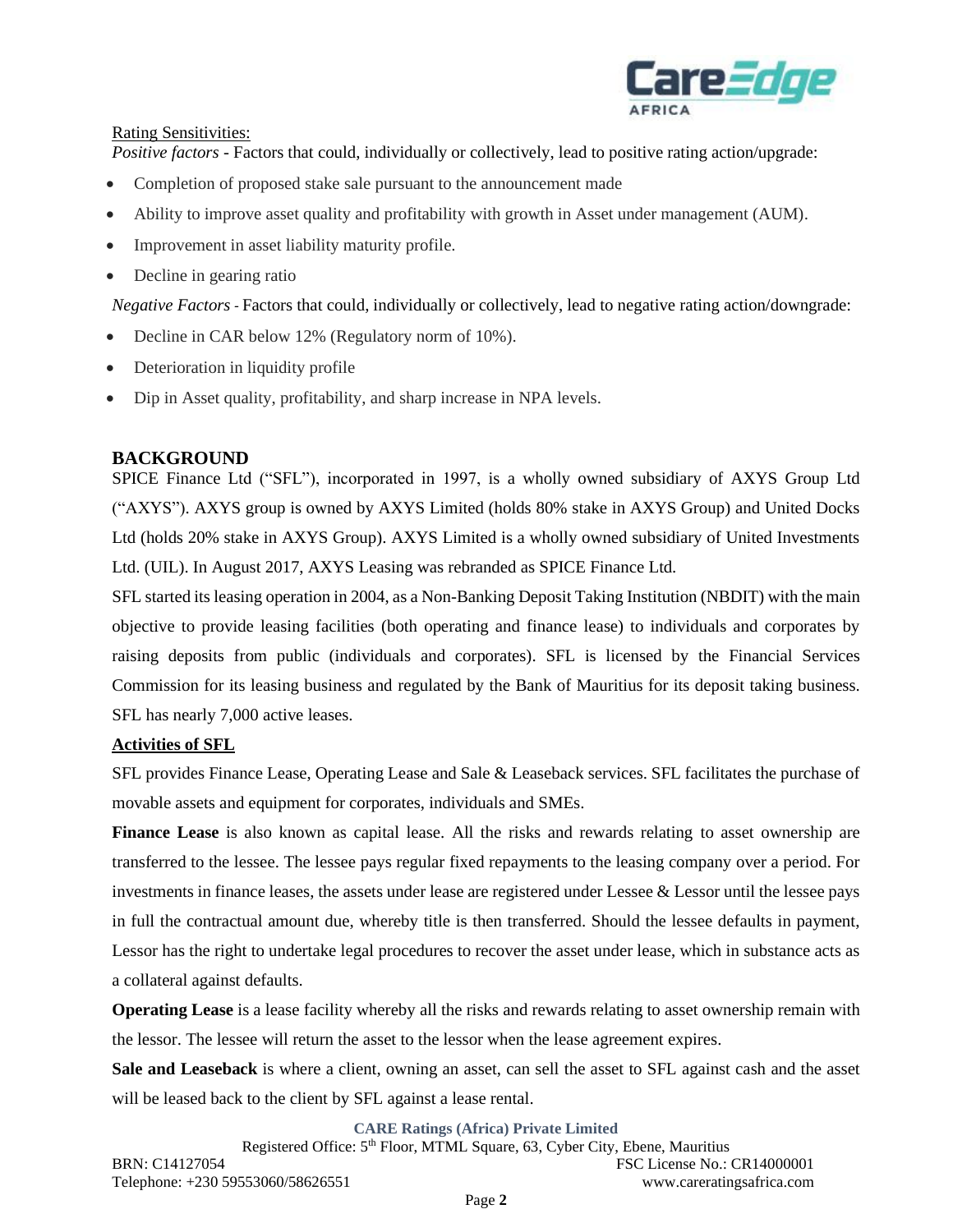

SFL also raises deposits from customers and offers fixed and floating interest rate term deposits over periods ranging from 1 to 72 months. The investor gets to invest capital at a pre-determined interest rate for a defined period and in return receives regular interest disbursements. The minimum deposit amount is MUR 25,000 for both fixed and floating term deposits.

Fixed interest rate deposits carry the same rate from the inception to the maturity of the deposit irrespective of changes in the monetary policy. Floating interest rate deposits are linked to Base Deposit Rate (BDR), which in turn is linked to BOM Repo Rate.

SPICE Finance Ltd is a professionally managed company and it is governed by 7-member Board of Directors who are collectively responsible for the company's leadership, strategy, values, standards, control, management, and long-term success. The board is composed of 3 independent directors, 2 non-executive directors and 2 executive directors.

The strategic affairs of the company are looked after by Mr. Vikash Tulsidas (CEO and Executive Director of SFL) and assisted by a team of experienced professionals. He was appointed as a Director of SPICE in October 2013 and is the CEO since February 2017. He graduated from University of Warwick and first joined AXYS Group in 2004. He has significant expertise about stock markets and has been an active member of the executive committee of the Port-Louis Stockbroking Association, a director of the Central Depository & Settlement and later chairman. He was also a Director of the Stock Exchange of Mauritius for several years. Mr. Sylvain Pascal an independent member of the Board, is the Chairman of SFL.

#### **CREDIT RISK ASSESSMENT**

#### *Long & satisfactory track record of the company & experienced promoters*

SFL, a Non-Banking Deposit Taking Institution (NBDIT), commenced its leasing business in 2004. The company is engaged in providing leasing facilities (operating and finance lease) to individuals and corporates by raising deposits from public (individuals and corporates). It is a wholly owned subsidiary of AXYS Group Ltd ("AXYS"), which in turn is owned by AXYS Limited (80%) and United Docks Ltd (20%). The current shareholding structure as at December 31, 2021 is as depicted:



United Investments Ltd ("UIL"), incorporated in 1984, is

an investment company involved in both financial and non-financial activities. AXYS Ltd. holds the finance cluster of the group and offers services such as Asset & Wealth Management, Corporate Services, Brokerage, Corporate Finance, Asset Financing and Deposit Taking. Other than financial services, the company is also

**CARE Ratings (Africa) Private Limited**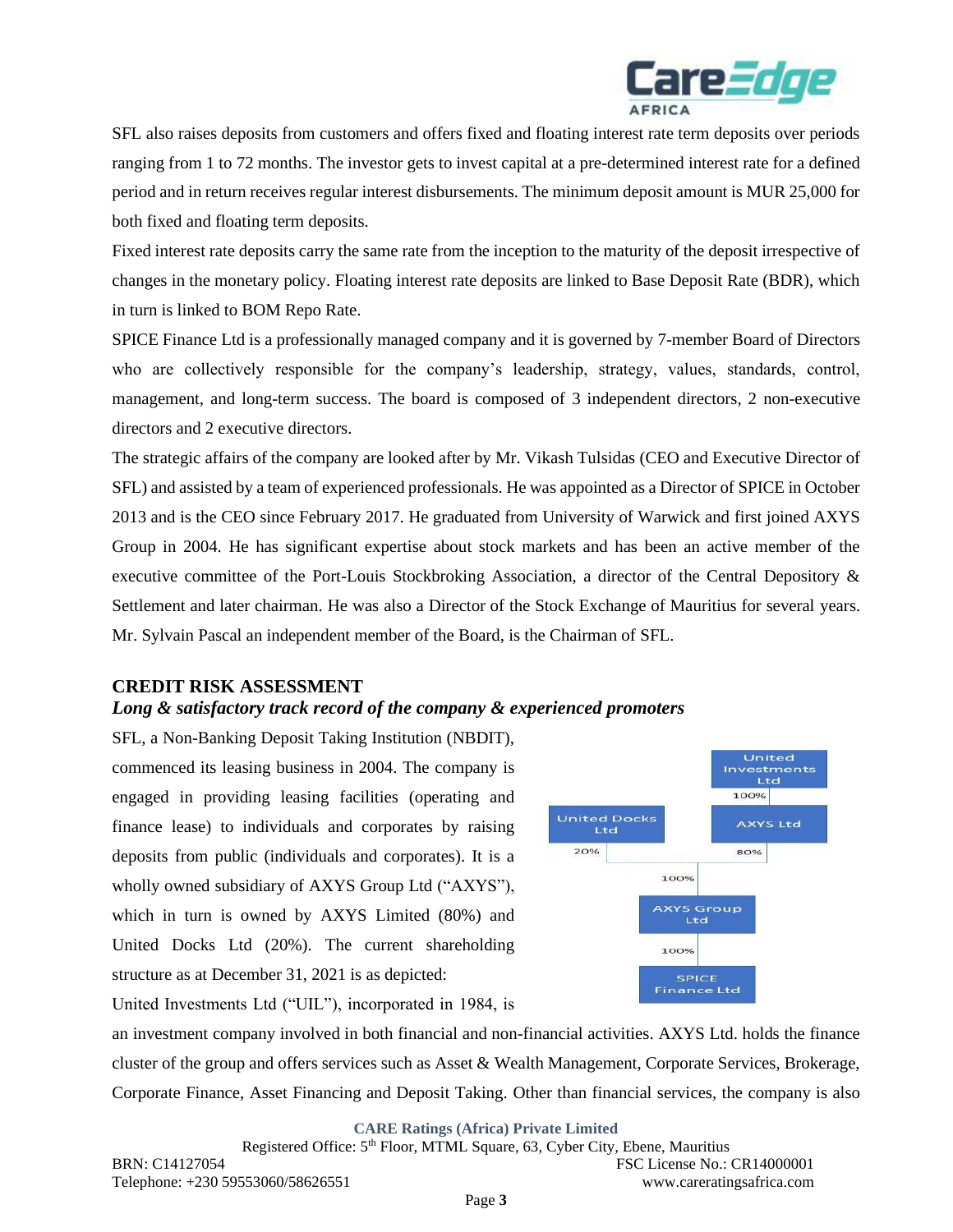

engaged in technology, hospitality and agriculture sector. All the non-financial services are regrouped under the OXIA brand. Top 5 largest shareholders, holding 73% stake in UIL are - Terra Mauricia Ltd (29%), Firefox Ltd (20.6%), Portfolio and Investment Management Ltd (9.3%), Michel Guy Rivalland (8.7%) and Jason Limited (5.4%).

UIL, through its communique dated February 4, 2022, has announced that it has signed a non-binding Term Sheet, concerning the sale of all its operational financial services investees (AXYS Ltd.) with a Consortium which includes a number of the Senior management of different companies of AXYS. Currently, the same management is looking after the operations of different companies. UIL is currently negotiating the Share Purchase Agreement and its commercial terms will be made public once finalised. The above transaction is subject to condition precedents and regulatory approvals and the company is in the process of applying for the same.

**AXYS Group Ltd ("AXYS"):** AXYS is a financial services group with over 25 years of specialist experience. The company was founded in 1992 as an asset management company, the first fund management company in Mauritius, by Mr. Didier Merven. Over the years it has diversified into different service offerings such as corporate finance, asset financing, deposit taking, corporate services and brokerage. AXYS has over USD 10 Billion worth of clients' assets and is one of the entities in Mauritius that offers multiple and complementary services. It is internationally present with subsidiaries in Switzerland, UAE, Kenya, South Africa, Hong Kong and Brazil.

### *Professional and highly qualified management team*

SPICE Finance Ltd has a highly qualified and experienced pool of employee with significant experience and expertise in their related field. Each division is managed by a Head, who reports to the CEO.

### *Dominant market share in leasing business in Mauritius*

SFL has around 8,000 active leases across the country. It is one of the major leasing companies of Mauritius in terms of Total Asset under Management (AUM). Vehicles and equipment are leased to the customers for periods ranging from 12 to 96 months. SFL, over the years, has grown both organically as well as inorganically.

| <b>Assets</b> | <b>Average Ticket size (MUR Million)</b> | $LTV$ $(\% )$ | <b>Average Tenure (months)</b> |
|---------------|------------------------------------------|---------------|--------------------------------|
| Motor Vehicle | 0.47                                     | 70-75%        | Οź                             |
| Equipment     | l.11                                     | 75-80%        | 52                             |
| Boat          | 1.27                                     | 60-65%        | 58                             |
| Truck         | 0.32                                     | 70-75%        | 62                             |
| Motorcycle    | 0.26                                     | 70-75%        | 42                             |

In view of the individual ticket size being relatively small, client-wise and group exposure was well within the prudential limit of owned funds of 25% and 40% respectively, as prescribed by Bank of Mauritius. SFL has a well-diversified portfolio of receivables spread over different sectors of the economy. As at June 30, 2021, 58% of its total exposure was in personal segment followed by transport.

#### **CARE Ratings (Africa) Private Limited**

Registered Office: 5<sup>th</sup> Floor, MTML Square, 63, Cyber City, Ebene, Mauritius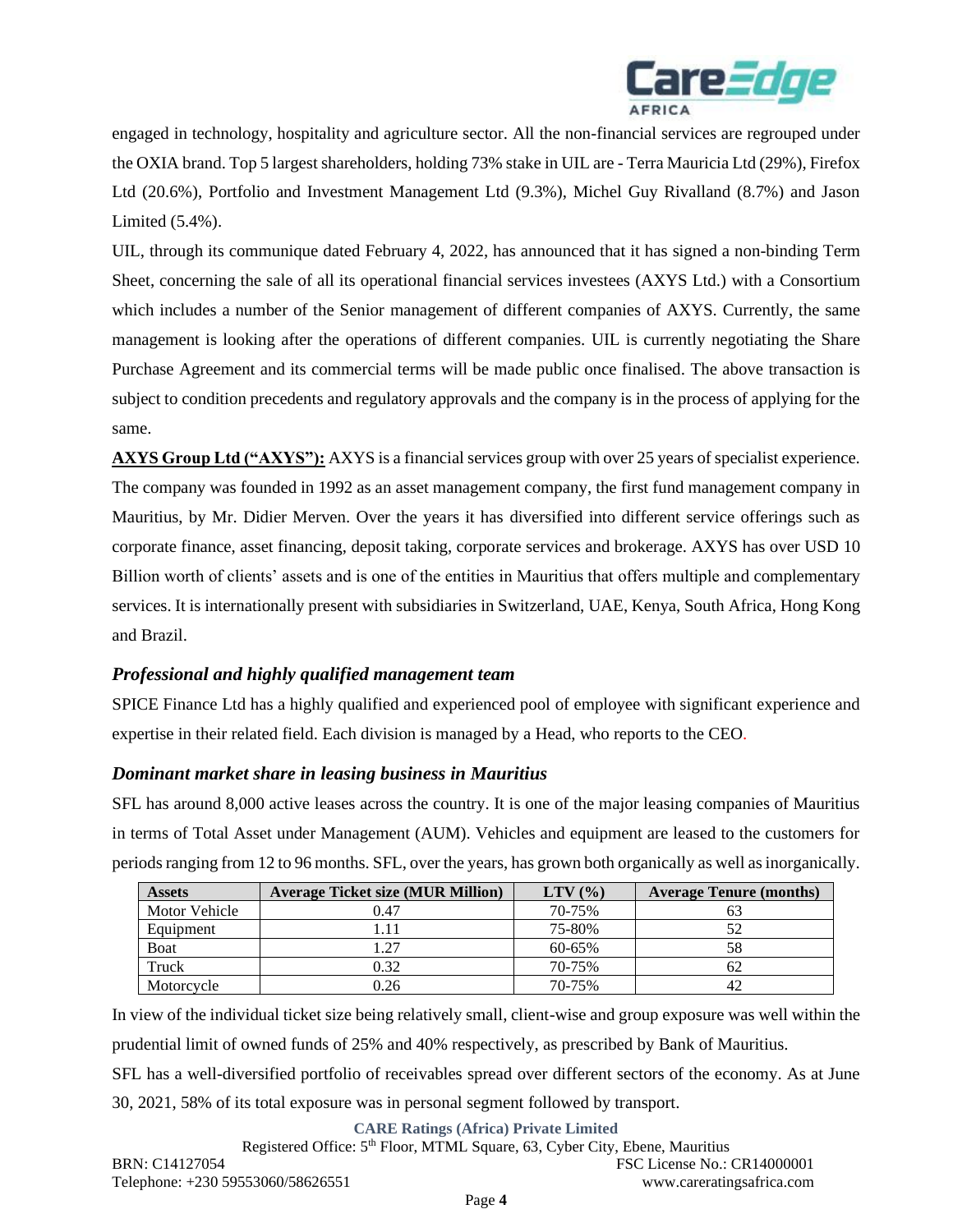

## *Satisfactory disbursement and Asset under Management during last 3 years*

Total Assets under Management (AUM) has increased by 2.3% in FY21 amounting to Mur 3,231 million. Total Assets under Management is as under.

| Assets as on<br>(MUR Million) | 30.6.2019 | % of total<br>portfolio | 30.6.2020 | % of total<br>portfolio | 30.6.2021 | % of total<br>portfolio |
|-------------------------------|-----------|-------------------------|-----------|-------------------------|-----------|-------------------------|
| Motor Vehicle                 | 2,866     | 94.7%                   | 2,977     | 94.3%                   | 2,989     | 92.5%                   |
| Equipment                     | 95        | $3.1\%$                 | 116       | 3.7%                    | 183       | 5.6%                    |
| Vessels                       | 35        | $1.2\%$                 | 36        | $1.1\%$                 | 37        | 1.1%                    |
| Truck                         | 21        | $0.7\%$                 | 17        | 0.5%                    | 12        | 0.4%                    |
| Boat                          | 6         | $0.2\%$                 | Q         | $0.3\%$                 | Q         | 0.3%                    |
| Motorcycle                    |           | 0.1%                    | 3         | 0.1%                    |           | 0.04%                   |
| Quad                          |           | $0.0\%$                 |           | $0.0\%$                 |           | 0.01%                   |
| <b>Total</b>                  | 3,026     |                         | 3,158     |                         | 3,231     |                         |

Despite of the second lockdown in Mauritius in March 2021, and sharp decline in disbursement during that period, SFL's disbursement witnessed a y-o-y growth of 4% in FY21 over FY20. Post June 21, the company has made fresh disbursements of MUR 726 million in H1FY22. Subsequent to re-opening of the economy after lockdown, SFL adopted a cautious approach on disbursement given the closure of the international borders impacting the tourism & aviation sector directly and in-direct impact of the pandemic on various sectors of the economy which would have translated into a future job loss.

### *Steady return*

IRR remained almost at the same level in FY20 and FY21, given that the company cost of raising deposits ranges from 0.40% - 5.85% based on maturity of the deposits. Majority of the SFL's lending are in fixed rates (60%) and around 62% of the deposits raised are in fixed rate. The product-wise average IRR is as under:-

| <b>Assets</b> | <b>Average IRR (FY21)</b> |
|---------------|---------------------------|
| Motor Vehicle | 7.90%                     |
| Equipment     | 8.15%                     |
| <b>Boat</b>   | 9.50%                     |
| Truck         | 8.53%                     |
| Motorcycle    | 8.57%                     |

#### *Satisfactory collection efficiency*

SFL recognized NPA above 90 days for Finance lease and writes off (specific provisions) 100% of loan overdue beyond 360 days. This apart SFL also makes portfolio provisioning (1% of the portfolio value) in line with the Guideline on Credit Impairment Measurement and Income Recognition of BoM.

| <b>Particulars</b> (MUR Million) | 30/06/2019 | 30/06/2020 | 30/06/2021 |
|----------------------------------|------------|------------|------------|
| <b>Gross NPA</b>                 | 96         | 120        | 84         |
| Gross Loan assets                | 3.026      | 3.158      | 3.205      |
| GNPA(%)                          | 3.17%      | 3.80%      | 2.63%      |
| Provisions                       | 20         | 32         | 32         |
| Net NPA                          | 76         | 88         | 52         |
| Net Loan assets                  | 2.981      | 3.158      | 3,173      |
| NNPA(%)                          | 2.55%      | 2.79%      | 1.65%      |
| Net NPA/Net worth (%)            | 20%        | 23%        | 11%        |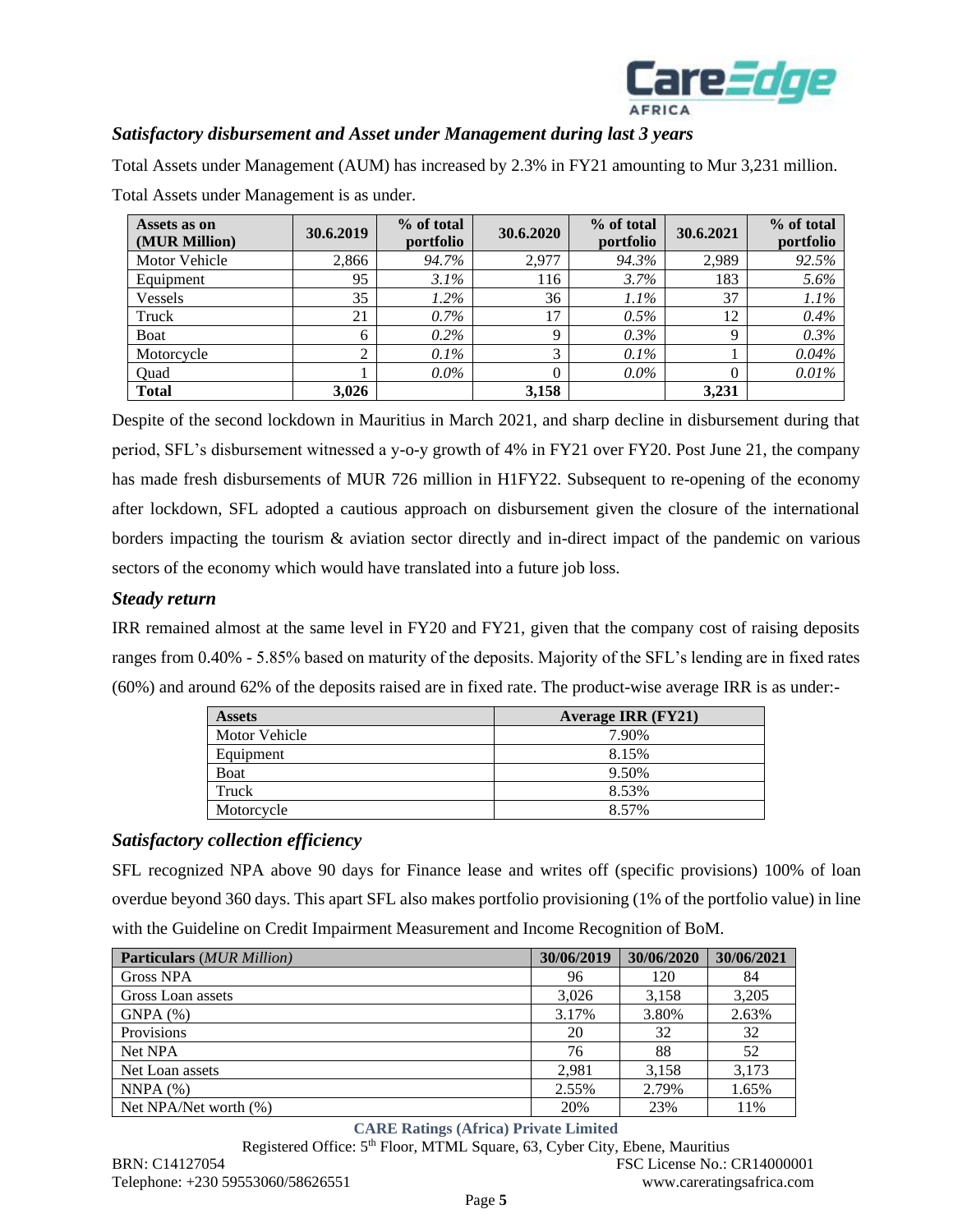

The collection of SFL for the period from July 2021 to December 2021:

| Collection for the period $\rightarrow$         | July 1, 2021 – December 31, 2021 |                        |  |  |
|-------------------------------------------------|----------------------------------|------------------------|--|--|
| <b>Portfolio</b> $\rightarrow$                  | <b>Finance Lease</b>             | <b>Operating Lease</b> |  |  |
| Amount to be collected (Interest $+$ Principal) | 710                              |                        |  |  |
| Amount collected                                | 659                              |                        |  |  |
| <b>Collection efficiency</b>                    | 93%                              |                        |  |  |

SFL's avg. collection efficiency was 93% in between July 1- December 31, 2021. SFL's avg. collection efficiency was around 96% in FY21 (around 95% for FY20).

For FY21, SFL was approached by around 225 leasing customers (whose total capital/rentals outstanding is Mur 116 million to be repaid over next 5 years) to provide moratorium. Under the scheme, SFL's clients are provided 6 months capital moratorium (impact over next 6 months will be deferment in net finance or operating lease receivables of MUR 35 million) with 2 different types of interest moratorium options: -

A. Full Interest payable during the moratorium period;

B. Moratorium of both interest and capital payment;

More than 95% of the clients, opted for option A. Thus, the company is having a regular flow of interest income even during the moratorium period leading to the stable liquidity position.

In FY21, SFL has restructured loans for around 350 vehicles aggregating to MUR 277 million (9% of the total Loan portfolio as at June 30, 2021). Management has confirmed that in FY21, it has amicably settled outstanding amount of around MUR 240 million by assisting the lessees in sale of such assets (mostly motor vehicles). This has enabled the company to keep its NPA level under industry average.

# *Satisfactory Capital Adequacy Ratio ("CAR") and moderate overall gearing ratio*

SFL's CAR as on December 31, 2021, and June 30, 2021, was satisfactory at 15.35% and 15.76% respectively, which is well above the Regulatory norm of 10% (stipulated by Bank of Mauritius). Overall gearing ratio was at 6.47 times as on June 30, 2021 (7.83 times as on June 30, 2020).

### *Comfortable asset-liability maturity profile & liquidity profile*

Being a deposit taking NBFC, SFL has to maintain 10% of its deposits in liquid portfolio (Cash & Bank/Fixed Deposit with Banks/Treasury Bills issued by GoM). Thus, the company have sufficient cash balance and investment in treasury bills for the last 3 years:

| For the year ended June 30 (MUR Million)     | 2019  | 2020                     | <b>FY21</b> |
|----------------------------------------------|-------|--------------------------|-------------|
| Deposits from customers                      | 2.997 | 3,013                    | 2.942       |
| Cash & Bank                                  | 452   | 406                      | 344         |
| Investment in treasury bills                 | 25    | $\overline{\phantom{0}}$ |             |
| Liquid assets as % of deposit from customers | 16%   | 13%                      | 12%         |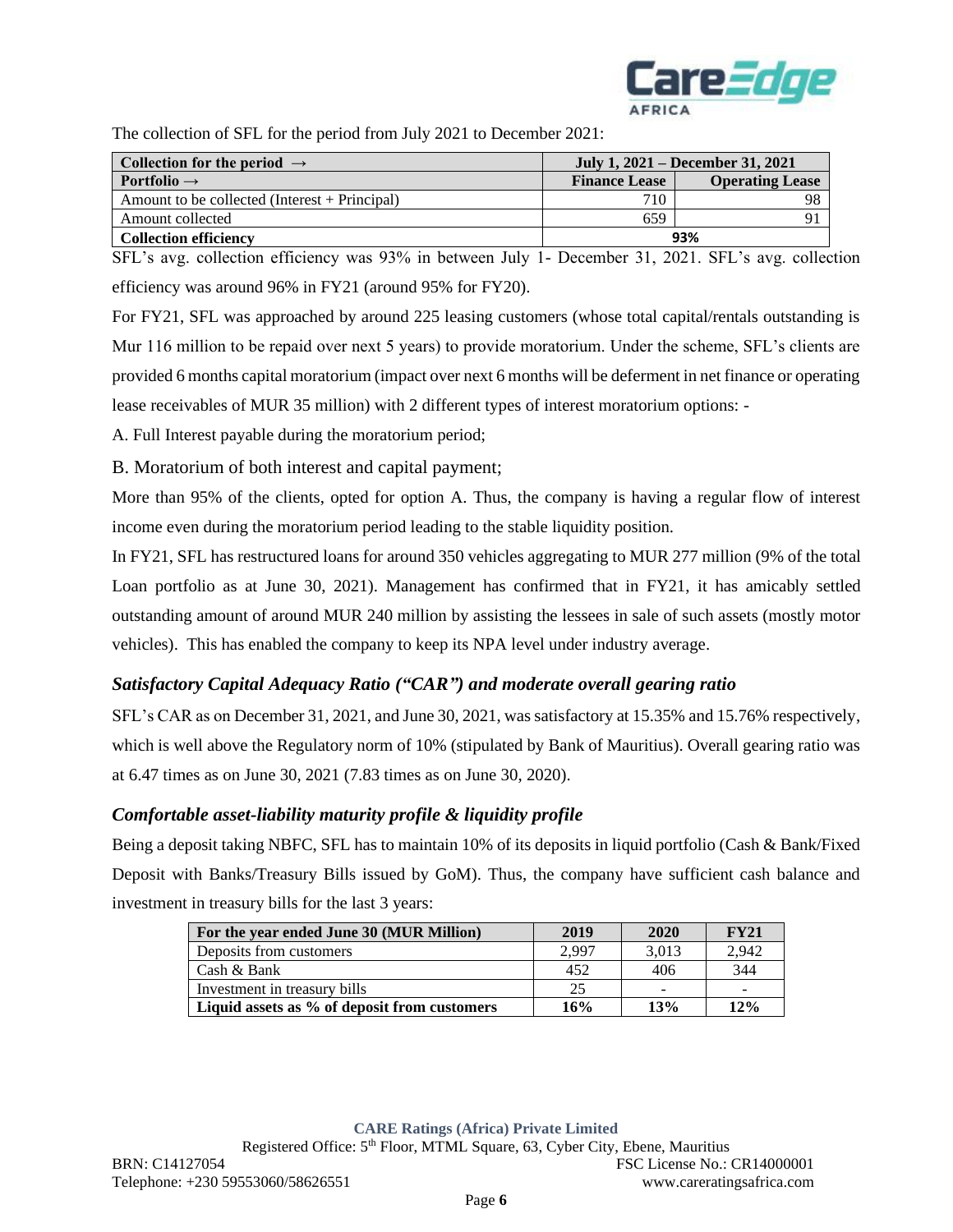

| $STL$ s asset hability maturity profile as on December 31, 2021 is as under, $\cdot$ |                          |                          |                          |                          |                          |        | MUN Muuon                |              |
|--------------------------------------------------------------------------------------|--------------------------|--------------------------|--------------------------|--------------------------|--------------------------|--------|--------------------------|--------------|
| <b>Particulars</b>                                                                   | $\leq$ 1                 | $1 - 3$                  | $3-6$                    | $6 - 12$                 | $1 - 3$                  | Over 3 | <b>Non-Maturity</b>      | <b>Total</b> |
|                                                                                      | months                   | months                   | months                   | months                   | vears                    | years  | <b>Items</b>             |              |
| <b>ASSETS</b>                                                                        |                          |                          |                          |                          |                          |        |                          |              |
| Cash and bank balances                                                               | 301                      | $\overline{\phantom{a}}$ | $\overline{\phantom{a}}$ | $\overline{\phantom{a}}$ | $\overline{\phantom{0}}$ | -      | $\overline{\phantom{a}}$ | 301          |
| Loans (Finance lease)                                                                | 80                       | 235                      | 196                      | 391                      | 1,237                    | 807    |                          | 2,946        |
| Goodwill and other intangible assets                                                 | $\overline{\phantom{a}}$ | $\overline{\phantom{a}}$ | $\overline{\phantom{a}}$ | $\overline{\phantom{a}}$ |                          | -      | 3                        | 3            |
| Property plant and equipment                                                         | $\overline{\phantom{a}}$ | $\overline{\phantom{a}}$ | $\overline{\phantom{a}}$ | $\overline{\phantom{a}}$ | $\overline{\phantom{0}}$ |        | 35                       | 35           |
| <b>Operating Lease</b>                                                               | 10                       | 20                       | 29                       | 48                       | 117                      | 37     | 167                      | 429          |
| Other assets                                                                         | $\overline{\phantom{a}}$ | 70                       | $\overline{\phantom{a}}$ |                          |                          | ۰      |                          | 70           |
| <b>Gross assets</b>                                                                  | 392                      | 325                      | 225                      | 439                      | 1,354                    | 844    | 205                      | 3,784        |
| Less Allowances for credit impairment                                                |                          |                          |                          |                          |                          |        | (73)                     | (73)         |
| <b>Total Assets</b>                                                                  | 392                      | 325                      | 225                      | 439                      | 1,354                    | 844    | 132                      | 3,711        |
| <b>LIABILITIES</b>                                                                   |                          |                          |                          |                          |                          |        |                          |              |
| Deposits                                                                             | 157                      | 157                      | 191                      | 422                      | 1,238                    | 819    |                          | 2,984        |
| <b>Other Liabilities</b>                                                             |                          | 226                      |                          |                          | 9                        |        |                          | 235          |
| <b>Other Liabilities</b>                                                             |                          |                          |                          |                          |                          |        |                          |              |
| Share Capital                                                                        |                          |                          |                          |                          |                          |        | 490                      | 490          |
| <b>Total Liabilities</b>                                                             | 157                      | 384                      | 193                      | 422                      | 1,247                    | 819    | 490                      | 3,711        |
| <b>Net Liquidity Gap</b>                                                             | 235                      | (58)                     | 33                       | 17                       | 107                      | 25     | (358)                    |              |
| <b>Cumulative GAP [A-B]</b>                                                          | 235                      | 176                      | 209                      | 226                      | 333                      | 358    |                          |              |

#### **SFL's asset liability maturity profile as on December 31, 2021 is as under: -** *MUR Million*

SFL does not have any cumulative mismatch in asset liability maturity profile over next 3 years.

SFL has MUR 927 million of deposits maturing over next 1 year, against which the company has finance and operating lease receivable of MUR 1,010 million, cash & bank balance of MUR 301 million and unutilized overdraft facility of MUR 150 million as on Dec 31, 2021. Average utilization of overdraft of MUR 150 million from MCB for last 3 years has been NIL.

*Satisfactory financial position with increasing Return on Total Assets (ROTA) MUR Million*

| <b>Particulars</b>                                          | <b>FY19</b> | <b>FY20</b> | <b>FY21</b> |
|-------------------------------------------------------------|-------------|-------------|-------------|
| Income from lease operations                                | 430         | -417        | 407         |
| Other income                                                | 23          |             |             |
| <b>Total Income</b>                                         | 453         | 424         | 414         |
| Interest expense and depreciation on Operating Lease assets | 292         | 267         | 227         |
| Net Income from leasing operations                          | 138         | 151         | 180         |

Despite of the increase in AUM in FY20 & FY21, income from leasing operations have dipped from MUR 430 million in FY19 to Mur 417 million in FY20 and further to MUR 407 million in FY21 mainly due to the reduction of the interest rate post COVID-19 pandemic. Net income from leasing operations has increased from Mur 151 million in FY20 to Mur 180 million in FY21 mainly due to increase in finance lease portfolio. Other income majorly include profit on disposal of property, plant and equipment, interest on investment, penalty fees etc.

For investment in finance leases, the asset under lease are register under SFL until the lessee pays in full the contractual amount due. Should the lessee defaults in payment, the company has the right to repossess the asset under lease, which in substance acts as a collateral against defaults. SFL's source of profit on sale of

**CARE Ratings (Africa) Private Limited**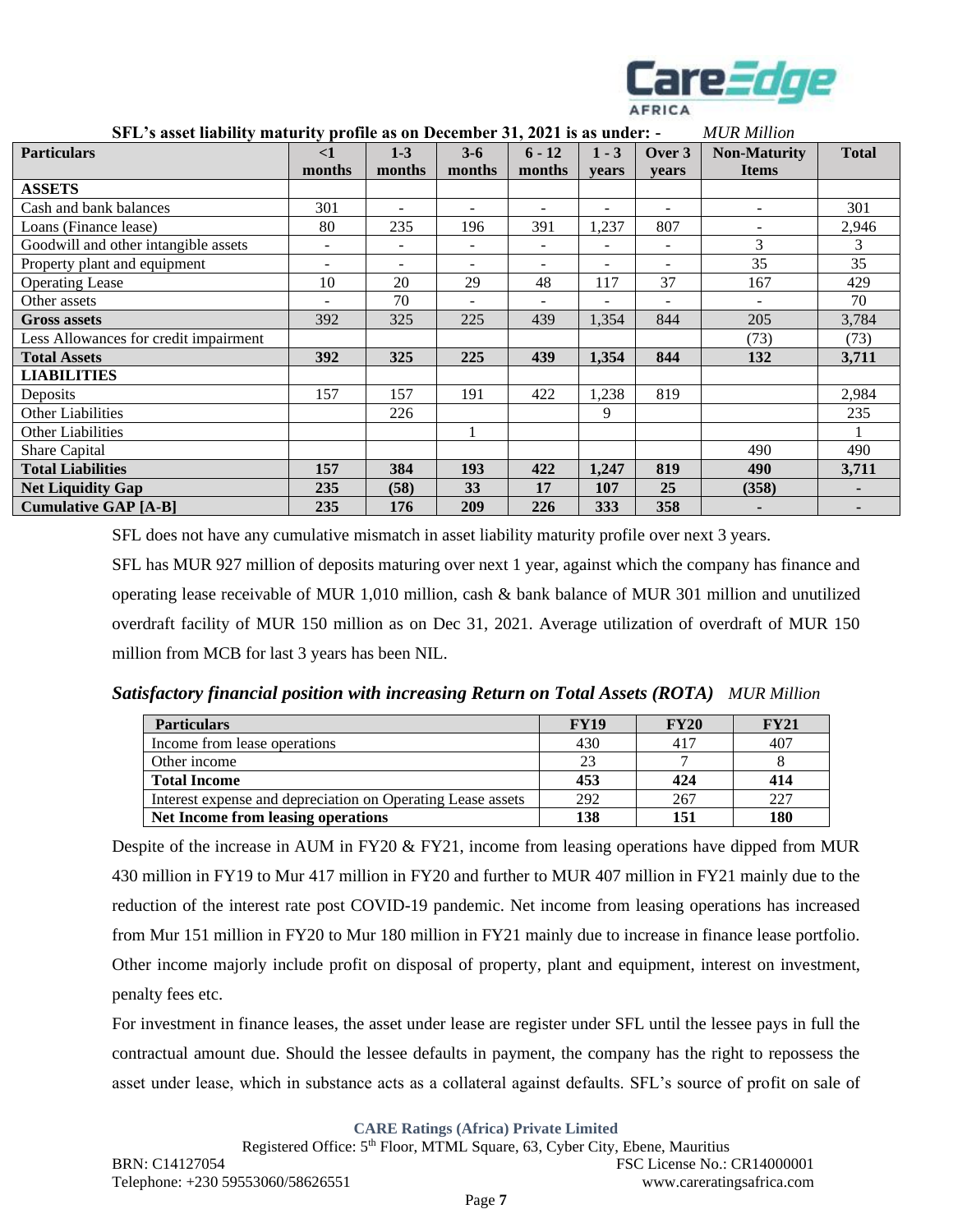

assets arises through sale of repossessed asset that was held as collateral under finance lease arrangement. The income is calculated as the net difference between the unsettled claim balance and the resale value. SFL's another source of profit on sale of assets arises as the difference between the sale value and terminal value of the sold asset which was earlier given on operating leases.

### *Stable Profitability*

In FY21, SFL booked a total revenue of Mur 414 million (Mur 424 million in FY20). With a sustained disbursement value and interest rate, lower interest expense PBT, PAT and GCA has increased in FY21. PAT increased from MUR 51 million in FY20 to MUR 70 million in FY21. SFL has not paid any dividend in FY21 (MUR 50 million in FY20).

SFL's investment in finance lease increased by 5% from Mur 2,673 million in 2020 to Mur 2,804 million in 2021. Operating lease for the company stood at Mur 460 million in FY21 compared to Mur 525 million in FY20. The company's deposit book has marginally decreased from MUR 3,013 million in FY20 to MUR 2,942 million in FY21.

Overall gearing and interest coverage were also satisfactory. CAR as at June 30, 2021 was 15.76% well above the Regulatory requirement of 10%. NIM was hovering in the range of 5.0-6.0% during last 3 years due to higher IRRs. ROTA at 1.94% was higher compared to FY20 (1.41%). The collection efficiency in FY21 was around 96%. GNPA (%) at 2.63% in FY21 is lower than FY20 (3.80%). ROTA was at 1.94% as on June 30, 2021 (1.41% on June 30, 2020).

#### *Reselling Risk*

Mauritius has an extensive and active second-car market. Total sale of cars in Mauritius is around 16,000- 18,000 annually, of which, refurbished and local-used cars contribute to almost 50% of the total automobile sales in a fiscal year in Mauritius. Refurbished cars from Japan are quite popular amongst the local buyers as well, mostly because of low mileage and price efficiency. Similar to the refurbished vehicles, there is an everexisting demand for the repossessed vehicle for SFL. These repossessions also usually have low mileage and are available at prices much below the market value which attracts the buyers preferring refurbished vehicles. Therefore, as confirmed by the management, SFL mostly has made profit on the sale of repossessed vehicles.

#### *Industry Risk*

In Mauritius, Non-Bank Deposit-Taking Institutions' (NBDTIs') main activity relates to the mobilization of deposits and the granting of leasing and loan facilities to individuals and corporates. There are 6 NBDTIs in operation as at end-December 2021, of which 5 were exclusively involved in leasing activities, 2 carried out lending business only and the remaining 4 were involved with both leasing and lending operations. 4 of the NBDTIs were subsidiaries/related companies of banking institutions or insurance companies. As at end-June 2021, all NBDTIs were holding the minimum required capital of Mur. 200 million, and their total assets represented around 4.4% of the total assets of the financial sector. Theses NBDITs mostly provide leasing and

**CARE Ratings (Africa) Private Limited**

Registered Office: 5<sup>th</sup> Floor, MTML Square, 63, Cyber City, Ebene, Mauritius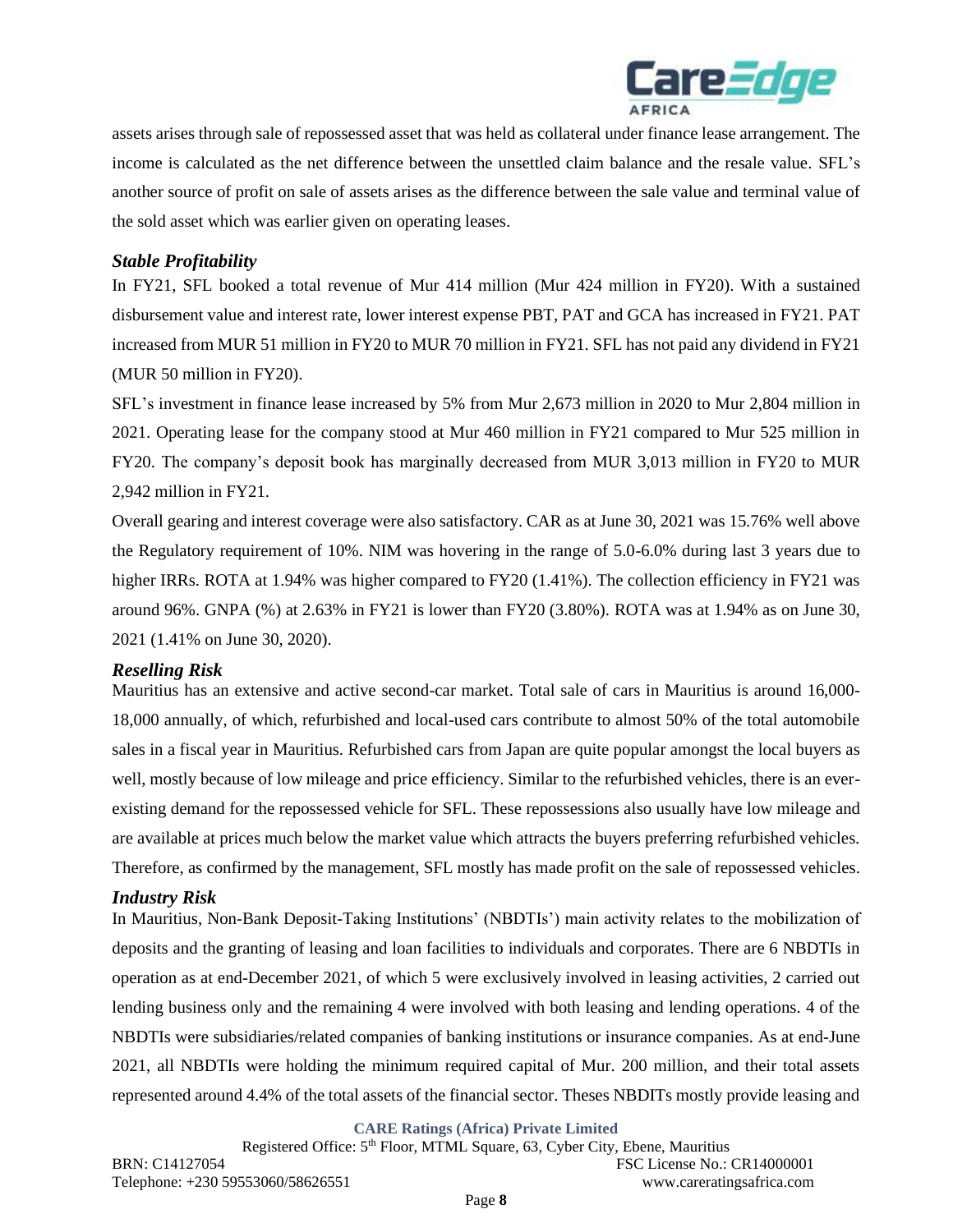

#### factoring services.

Total assets of NBDTIs increased by 0.8%, from Rs. 66.2 billion as at end-June 2020 to reach Mur. 66.7 billion as at end-June 2021. The share of loans to total assets rose from 53.9% as at end-June 2020 to 66.5% at the end of June 2021, while investment in finance leases to total assets increased marginally from 12.2% to 12.5% over the same period. The advances-to-deposits ratio increased from 115.9% at end-June 2020 to 124.4% at end-June 2021. Leases-to-deposits ratio (based on deposits held by leasing companies only) stood at 88.9% at end-June 2021.

### **Leasing Companies**

Leasing facilities are provided by 9 entities in Mauritius as on 31st December 2021. 5 of them are banks and Non-Bank Deposit-Taking Institutions (NBDTIs), licensed by the Bank of Mauritius. The remaining four are Non-Deposit Taking Institutions (NDTIs), which are licensed by the Financial Services Commission (FSC).

Banks, NBDTIs, and NDTIs offer leasing facilities to both households and corporates. Banks provide only finance leases, while NBDTIs and NDTIs offer both finance and operating leases. Leasing and credit finance are often the primary source of finance available to Small & Medium Enterprises (SMEs). Leasing companies are subject to less stringent regulations than banks – allowing them to leverage more resources (higher gearing), to be exempted from credit allocation requirements and to use of market rates of interest.

As at end-September 2021, total leasing facilities granted to the household and business sectors stood at Mur 20.6 billion compared to Mur 21.0 billion as at September 2020. The automobiles segment accounted for 88% of total leasing facilities as at September 2021, up from 86.9% for the previous year. As at end-September 2021, an amount of Mur 18.2 billion (Mur 18.3 billion as at end-Sept 2020) was extended towards the purchase of automobiles, while the number of leases granted aggregated to 38,098 at the same date (38,755 as at end-Sept 2020). Leasing facilities granted to "other" sector represented facilities offered for buildings, office equipment, machinery and other assets and stood at Mur 2.4 billion as at September 2021 (Mur 2.7 billion as at end-Sept 2020).

The Leasing assets under Management of different companies are MCB Finlease Company Limited (MUR 3.8 billion), SFL (Mur 3 Billion), CIM Financial Services Limited (Mur 2.6 Billion), La Prudence Leasing (MUR 1.3 billion), SICOM (MUR 460 million) and Mutual Aid (MUR 400 million).

#### *Prospects*

SFL's prospects largely depends on the fortunes of an automotive and equipment's, the demand drivers of major products financed by the company. The growth of both the aforesaid sectors has close linkages with the economic growth of the country. The ability of the company to improve its collection efficiency & ROTA along with maintaining CAR & liquidity at similar levels are key rating sensitivities.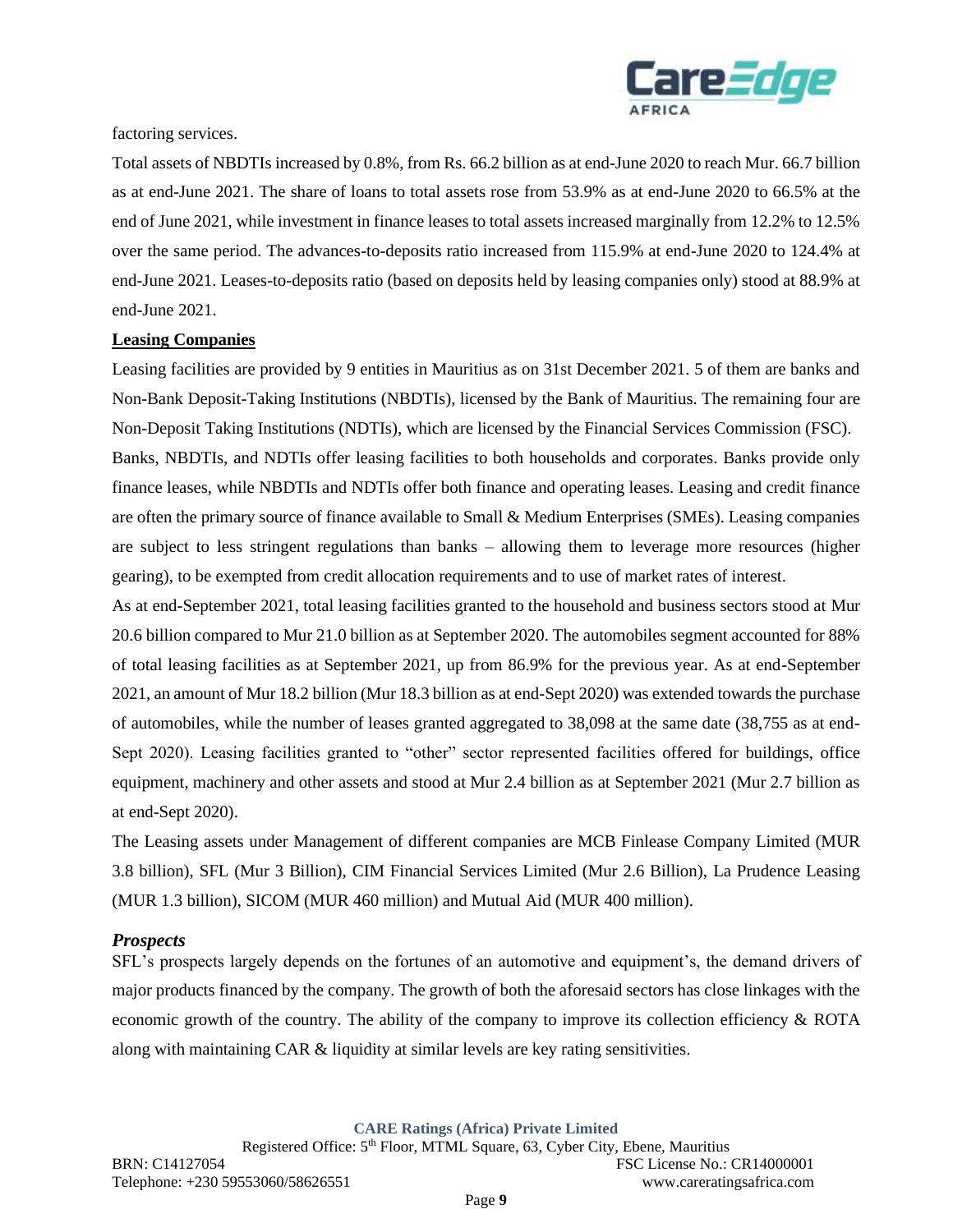| <b>Financial Performance</b>                      |       |       | <b>MUR</b> Million |
|---------------------------------------------------|-------|-------|--------------------|
| For the year ended June 30 <sup>th</sup>          | 2019  | 2020  | 2021               |
| Interest income                                   | 212   | 223   | 221                |
| Other Operating Income                            | 228   | 201   | 193                |
| <b>Total Income</b>                               | 440   | 424   | 414                |
| Operating expenses (excl. provisions)             | 32    | 40    | 45                 |
| Provision for NPA                                 | (13)  | 19    | $\overline{7}$     |
| Depreciation & amortization                       | 164   | 138   | 127                |
| Interest                                          | 141   | 140   | 112                |
| <b>PBT</b>                                        | 71    | 62    | 84                 |
| <b>PAT</b>                                        | 61    | 51    | 70                 |
| Gross cash accruals                               | 225   | 189   | 197                |
| <b>Total AUM</b>                                  | 3,026 | 3,158 | 3,231              |
| Total debt                                        | 3     | 1     |                    |
| <b>Total Deposits from customers</b>              | 2,996 | 3,013 | 2,942              |
| Total deposit & debt                              | 2,999 | 3,014 | 2,943              |
| Equity share capital                              | 200   | 200   | 200                |
| Tangible net worth                                | 385   | 385   | 455                |
| <b>Ratios</b>                                     |       |       |                    |
| PAT margin                                        | 13.37 | 11.93 | 16.98              |
| NIM(%)                                            | 5.69  | 5.72  | 5.76               |
| Interest Income/ Int. earning assets (%)          | 8.38  | 8.81  | 8.24               |
| Interest expended/ Average Borrowed Funds         | 4.53  | 4.66  | 3.76               |
| Interest spread (%)                               | 3.85  | 4.16  | 4.48               |
| Operating Expenses (before provn. & write-offs) / |       |       | 2.12               |
| Average total assets (%)                          | 1.76  | 1.83  |                    |
| RONW (%)                                          | 16.87 | 13.15 | 16.74              |
| ROCE (%)                                          | 6.12  | 5.97  | 6.61               |
| Cost of Capital (%)                               | 4.07  | 5.60  | 3.78               |
| Net Spread                                        | 2.06  | 0.37  | 2.83               |
| Return on total assets (ROTA) (%)                 | 1.66  | 1.41  | 1.94               |
| Overall gearing                                   | 7.79  | 7.83  | 6.47               |
| Interest Coverage (after prov.)                   | 2.67  | 2.44  | 2.88               |
| Interest coverage (before prov.)                  | 2.58  | 2.57  | 2.95               |
| Gross NPA (%)                                     | 3.17  | 3.80  | 2.63               |
| Net NPA (%)                                       | 2.55  | 2.79  | 1.67               |
| Net NPA / Net worth (%)                           | 20    | 23    | 11                 |

### **Adjustments**

- 1. Tangible net worth is calculated by netting off intangible assets from total equity.
- 2. GCA is calculated as PAT+ Depreciation + deferred tax+ other non-cash expenditure.
- 3. Overall Gearing ratio is calculated as total debt (long and short-term debt)/Tangible Net worth.
- 4. Total Assets and Total AUM is calculated after deducting Deferred Tax and Intangible Assets from Total Assets

#### **CARE Ratings (Africa) Private Limited**

Registered Office: 5<sup>th</sup> Floor, MTML Square, 63, Cyber City, Ebene, Mauritius

BRN: C14127054 FSC License No.: CR14000001 Telephone: +230 59553060/58626551 www.careratingsafrica.com